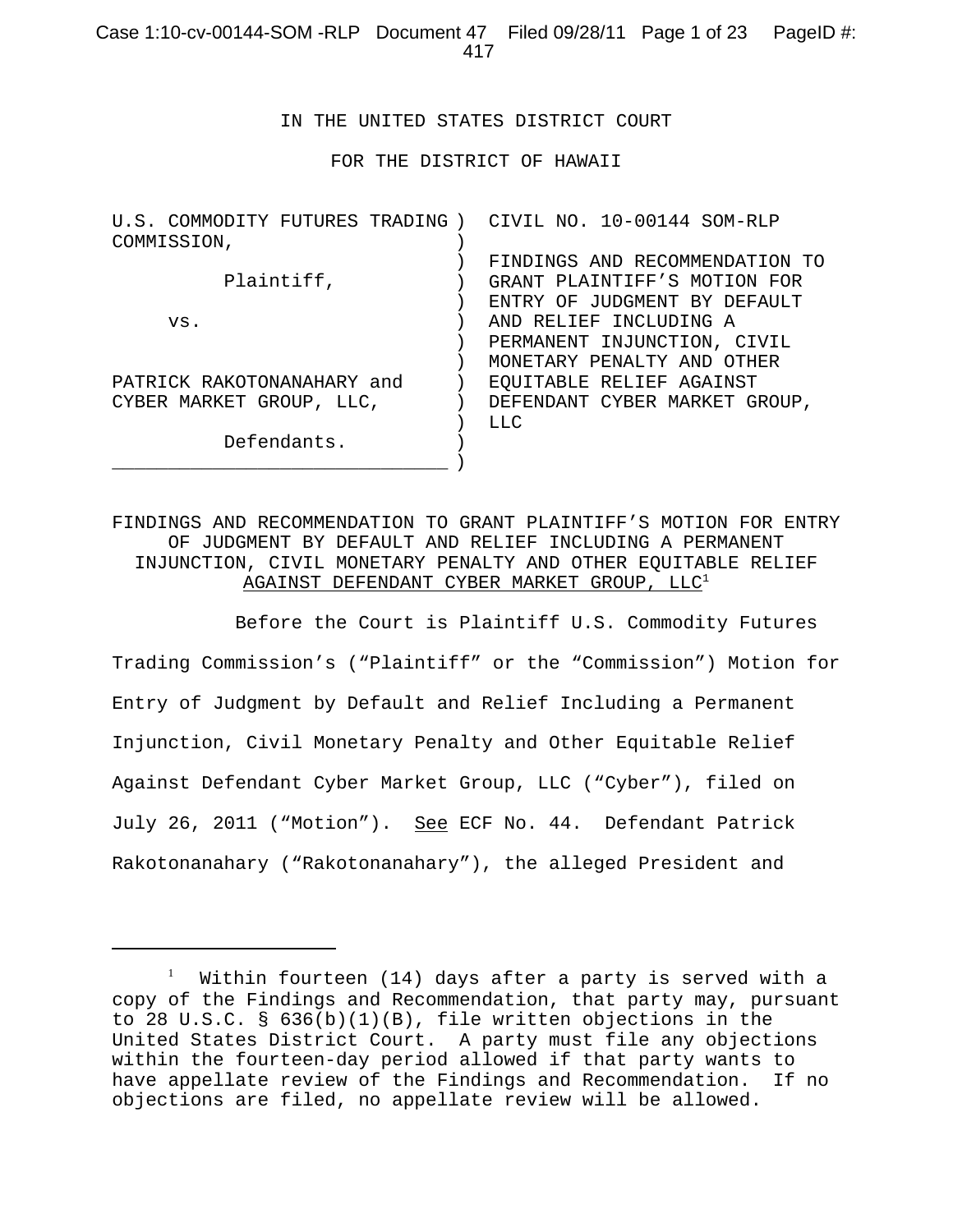## Case 1:10-cv-00144-SOM -RLP Document 47 Filed 09/28/11 Page 2 of 23 PageID #: 418

Chief Executive Officer of Cyber, was served with a copy of the Motion but did not file an opposition.

On July 27, 2011, the Court found this matter suitable for disposition without a hearing pursuant to Local Rule 7.2(d) of the Local Rules of Practice for the United States District Court for the District of Hawaii. See ECF No. 46. Based on the following, and after careful consideration of the Motion, the supporting memorandum, declaration, and exhibits attached thereto, and the record established in this action, the Court FINDS AND RECOMMENDS that the Motion be GRANTED.

#### BACKGROUND

On March 15, 2010, Plaintiff filed the Complaint in this action against Rakotonanahary and Cyber (collectively "Defendants"). See ECF No. 1. The Complaint alleges that the Commission is an independent federal regulatory agency that is charged by Congress with responsibility for administering and enforcing the provisions of the Commodity Exchange Act (the "Act"), as amended by the Food, Conservation, and Energy Act of 2008, Pub. L. No. 110-246, Title XIII (the CFTC Reauthorization Act of 2008 ("CRA")), §§ 13101-13204, 122 Stat. 1651 (enacted June 18, 2008), to be codified at 7 U.S.C. §§ 1 et seq. (2006), and the Regulations promulgated thereunder, 17 C.F.R. §§ 1.1 et seq. (2009). Cyber is allegedly a Florida limited liability company, formed in January 2005 and actively registered to do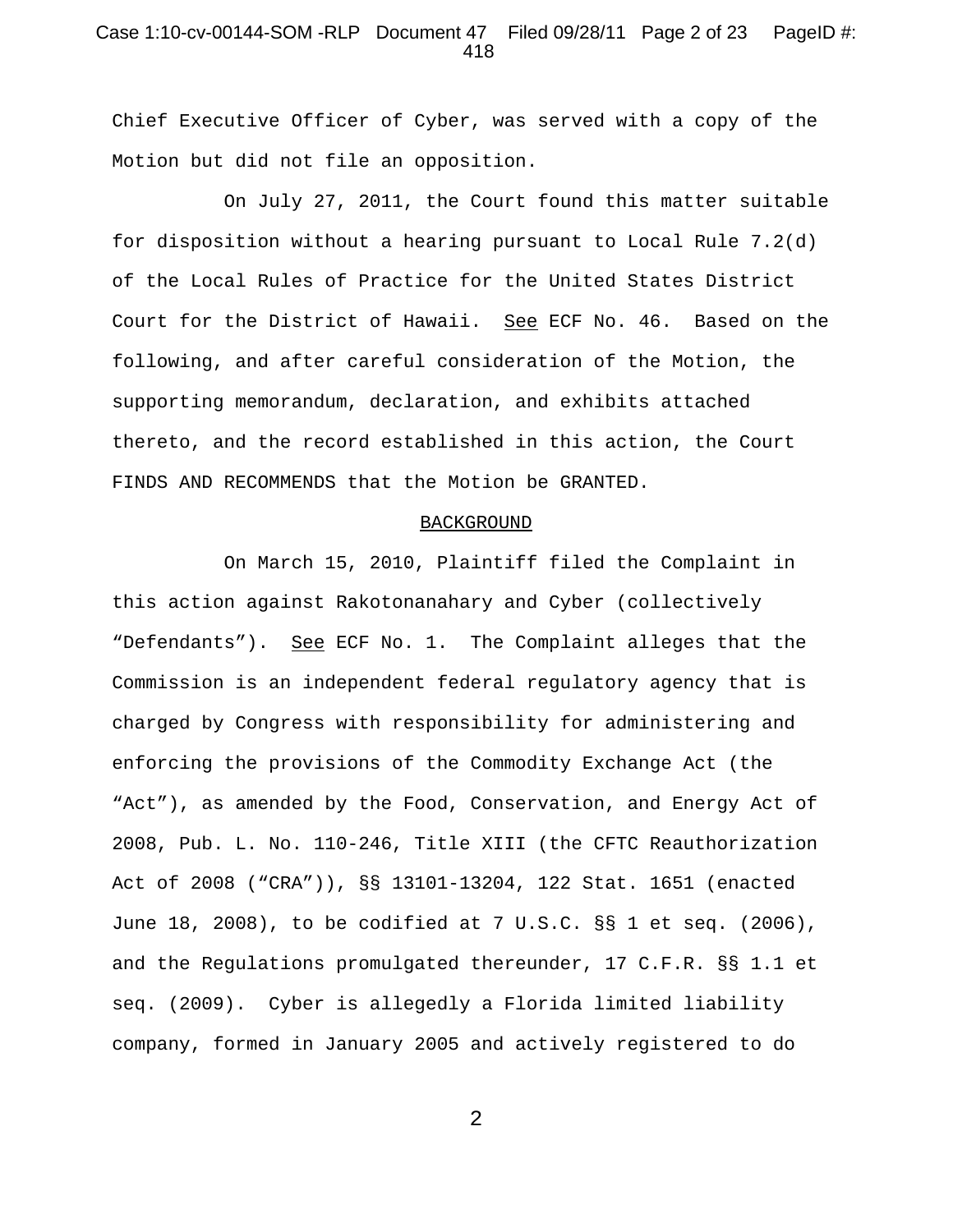### Case 1:10-cv-00144-SOM -RLP Document 47 Filed 09/28/11 Page 3 of 23 PageID #: 419

business in Florida. Rakotonanahary is an individual who maintains an address in Punta Gorda, Florida, and as previously stated, holds himself out as the President and Chief Executive Officer of Cyber.

Defendants were charged with fraudulently soliciting and receiving funds from clients for the purpose of trading offexchange foreign currency contracts ("forex"). Defendants were further charged with making and delivering false statements to Cyber's clients. By this conduct, Defendants were charged with violating Section  $4b(a)(2)(A)-(C)$  of the Act, 7 U.S.C. §  $6b(a)(2)(A)-(C)$ . Rakotonanahary was further charged, as a controlling person of Cyber, with Cyber's violations of the Act pursuant to Section 13(b) of the Act, 7 U.S.C. § 13c(b) (2006). In addition, Cyber was charged, as Rakotonanahary's principal, with Rakotonanahary's violations of the Act pursuant to Section  $2(a)(1)(B)$  of the Act, 7 U.S.C. §  $2(a)(1)(B)$  (2006), and Commission Regulation 1.2, 17 C.F.R. § 1.2 (2009). As relief, Plaintiff sought, among other things, a permanent injunction against Defendants, restitution, and a civil monetary penalty.

On April 12, 2010, copies of the Summons and Complaint were properly served upon Defendants pursuant to Rule 4(e)(2) of the Federal Rules of Civil Procedure ("FRCP"), and proof of such service was filed with the Court on April 21, 2010. See ECF No. 6. On May 7, 2010, the Court granted an extension of time to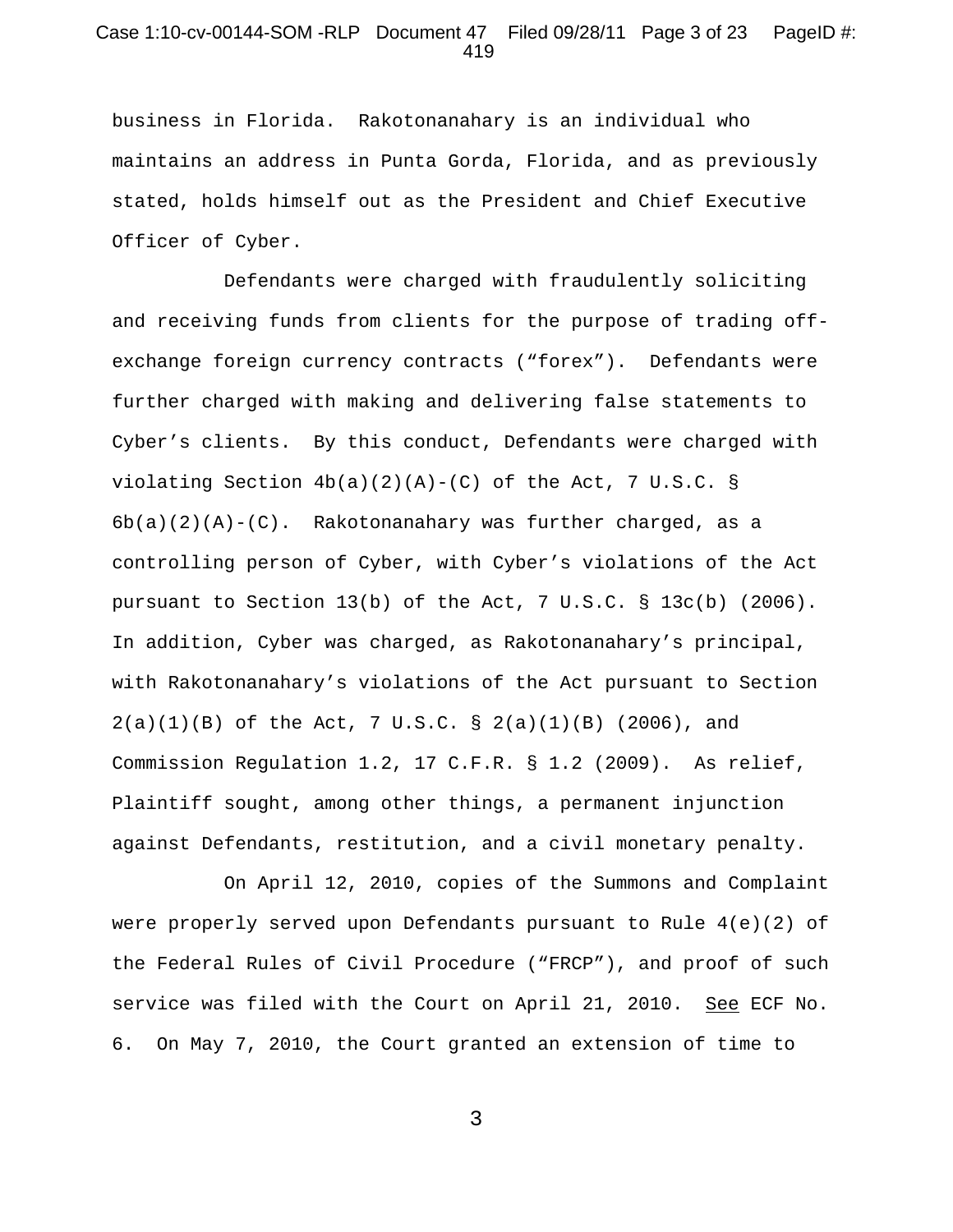### Case 1:10-cv-00144-SOM -RLP Document 47 Filed 09/28/11 Page 4 of 23 PageID #: 420

Defendants to file Answers to the Complaint and also cautioned that "Cyber Market cannot represent itself pro se because it is a legal entity." See ECF No. 14, at 2. Pursuant to a Consent Order of Preliminary Injunction Against Defendant Patrick Rakotonanahary, dated June 1, 2010, this matter was stayed pending the resolution of the United States' parallel criminal action against Rakotonanahary, United States v. Rakotonanahary, Criminal No. 10-00087 JMS (D. Haw. Mar. 10, 2010). See ECF No. 21. On September 7, 2010, Rakotonanahary pled guilty to three counts of wire fraud in violation of 18 U.S.C. § 1343. See ECF No. 44-8.

Subsequent to the resolution of Rakotonanahary's criminal matter, on March 23, 2011, the Court granted the Commission's motion to lift the stay in the instant matter and provided Cyber until April 13, 2011 to file an Answer. See ECF No. 28. On April 11, 2011, this Court extended Cyber's time to file an Answer until May 18, 2011. See ECF No. 31. Cyber failed to timely file its Answer.

On May 24, 2011, Plaintiff served Defendants and filed with the Clerk of the Court a proposed Certificate of Default as to Cyber ("Certificate of Default") along with a Motion to Enter the Certificate of Default and a Declaration in Support of the Certificate of Default. See ECF No. 37. On May 25, 2011, the Clerk of the Court issued the Certificate of Default as to Cyber for failing to appear, answer the Complaint or otherwise plead to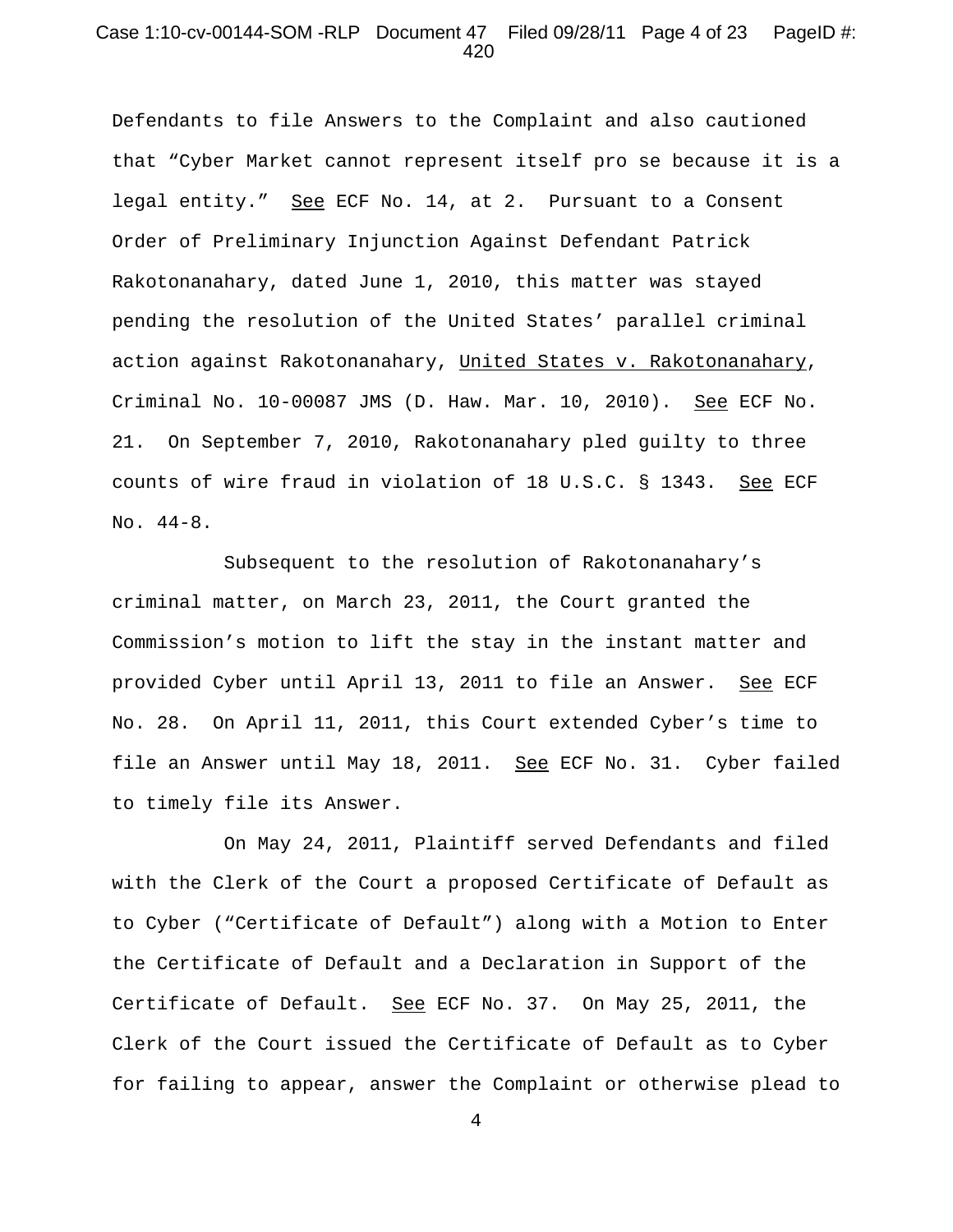### Case 1:10-cv-00144-SOM -RLP Document 47 Filed 09/28/11 Page 5 of 23 PageID #: 421

the Complaint within the time required by law. See ECF No. 39. Pursuant to a Consent Order of Permanent Injunction and Other Equitable Relief Against Defendant Rakotonanahary, dated July 1, 2011, Rakotonanahary consented to a permanent injunction against him as well as to a civil monetary penalty in the amount of \$500,000 plus post-judgment interest. See ECF No. 42. The instant Motion followed.

#### LEGAL STANDARD

Default may be entered by the clerk if the defendant has "failed to plead or otherwise defend" within the permitted time. Fed. R. Civ. P. 55(a). Under FRCP 55(b)(1), the clerk of the Court may enter default judgment for the plaintiff if the defendant has defaulted by failing to appear and plaintiff's claim is for a "sum certain or for a sum which can by computation be made  $certain[.]$ " Fed. R. Civ. P.  $55(b)(1)$ . In all other cases, the plaintiff must apply to the court for default judgment. Fed. R. Civ. P. 55(b)(2).

The grant or denial of a motion for the entry of default judgment is within the discretion of the court. Haw. Carpenters' Trust Funds v. Stone, 794 F.2d 508, 511-12 (9th Cir. 1986). However, default judgments are ordinarily disfavored, and cases should be decided upon their merits wherever reasonably possible. Eitel v. McCool, 782 F.2d 1470, 1472 (9th Cir. 1986). Thus, entry of default does not entitle the non-defaulting party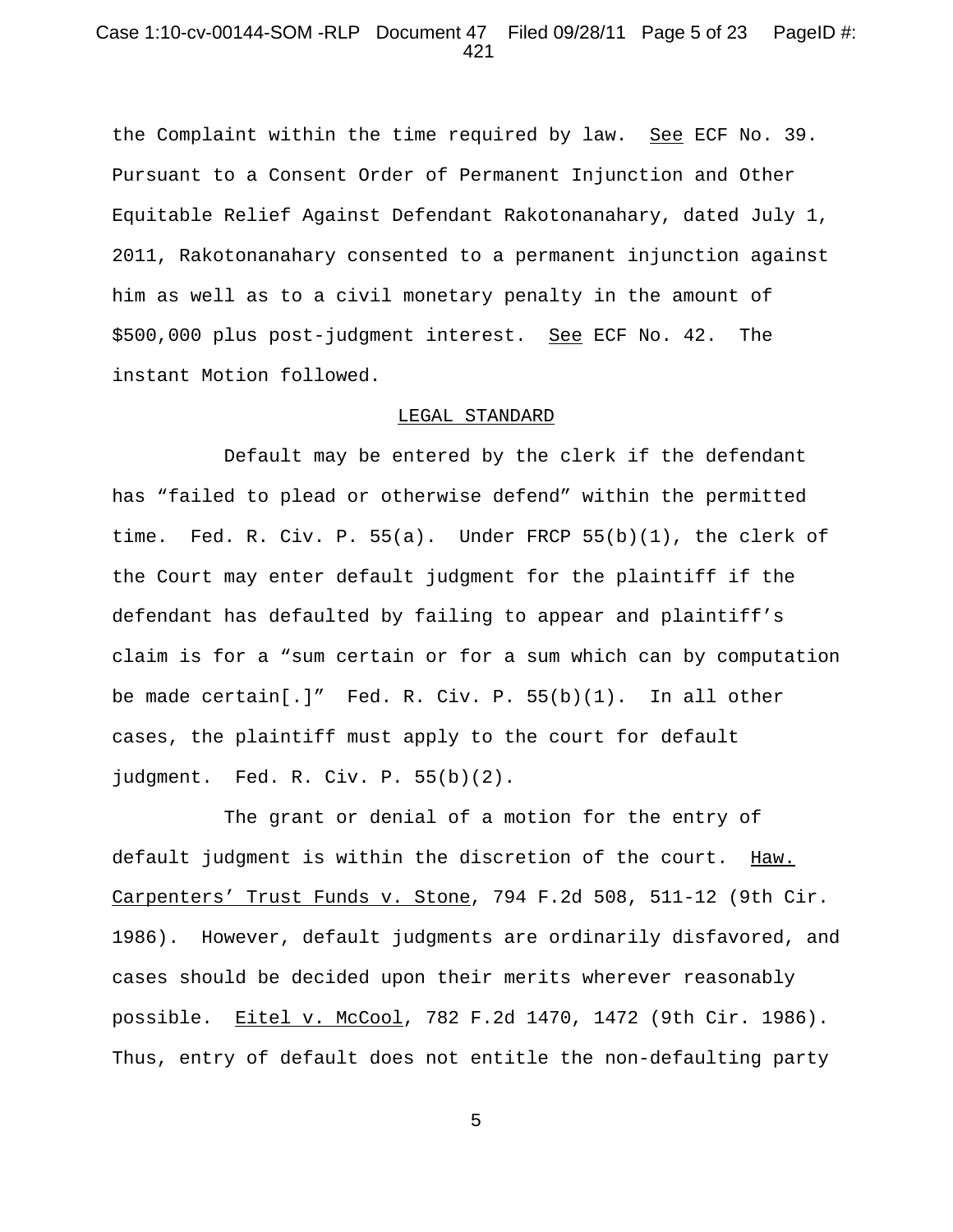## Case 1:10-cv-00144-SOM -RLP Document 47 Filed 09/28/11 Page 6 of 23 PageID #: 422

to a default judgment as a matter of right. Valley Oak Credit Union v. Villegas, 132 B.R. 742, 746 (9th Cir. 1991).

The Ninth Circuit has indicated that a court should consider the following factors in exercising its discretion as to the entry of a default judgment:

- (1) the possibility of prejudice to the plaintiff;
- (2) the merits of the plaintiff's substantive claim;
- (3) the sufficiency of the complaint;
- (4) the sum of money at stake in the action;
- (5) the possibility of a dispute concerning material facts;
- (6) whether the default was due to excusable neglect; and
- (7) the strong policy underlying the FRCP favoring decisions on the merits.

### Eitel, 782 F.2d at 1471-72.

Upon default, the general rule of law is that "the factual allegations of the complaint, except those relating to the amount of damages, will be taken as true." TeleVideo Sys., Inc. v. Heidenthal, 826 F.2d 915, 917-18 (9th Cir. 1987) (quoting Geddes v. United Fin. Grp., 559 F.2d 557, 560 (9th Cir. 1977)). Under this standard, the well-pled allegations in the complaint regarding liability are deemed true, but the plaintiff must establish the relief to which she is entitled. Fair Hous. of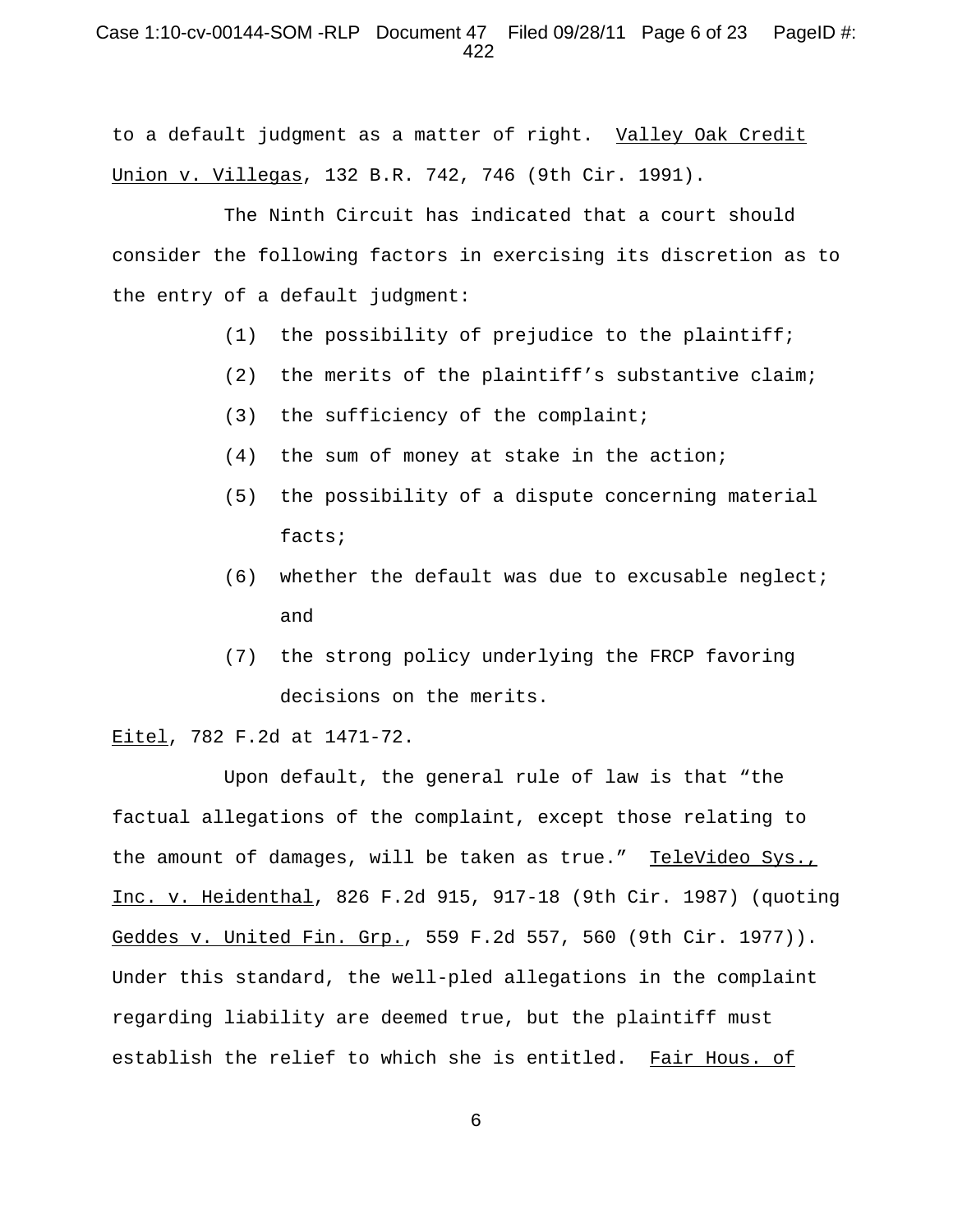### Case 1:10-cv-00144-SOM -RLP Document 47 Filed 09/28/11 Page 7 of 23 PageID #: 423

Marin v. Combs, 285 F.3d 899, 906 (9th Cir. 2002). Furthermore, "necessary facts not contained in the pleadings, and claims which are legally insufficient, are not established by default." Cripps v. Life Ins. Co. of N. Am., 980 F.2d 1261, 1267 (9th Cir. 1992) (citing Danning v. Lavine, 572 F.2d 1386, 1388 (9th Cir. 1978)). A default judgment can be entered without a hearing if the "amount claimed is a liquidated sum or capable of mathematical calculation." Davis v. Fendler, 650 F.2d 1154, 1161 (9th Cir. 1981).

#### ANALYSIS

#### **A. Jurisdiction**

As a preliminary matter, this Court has an affirmative obligation to determine whether or not it has jurisdiction over both the subject matter of this action as well as the defendant. See In re Tuli, 172 F.3d 707, 712 (9th Cir. 1999) ("To avoid entering a default judgment that can later be successfully attacked as void, a court should determine whether it has the power, i.e., the jurisdiction, to enter the judgment in the first place.").

#### **1. Court's Jurisdiction**

This Court has jurisdiction over this action pursuant to Section 6c(a) of the Act, 7 U.S.C. § 13a-1(a), which authorizes the Commission to seek injunctive relief against any person whenever it shall appear to the Commission that such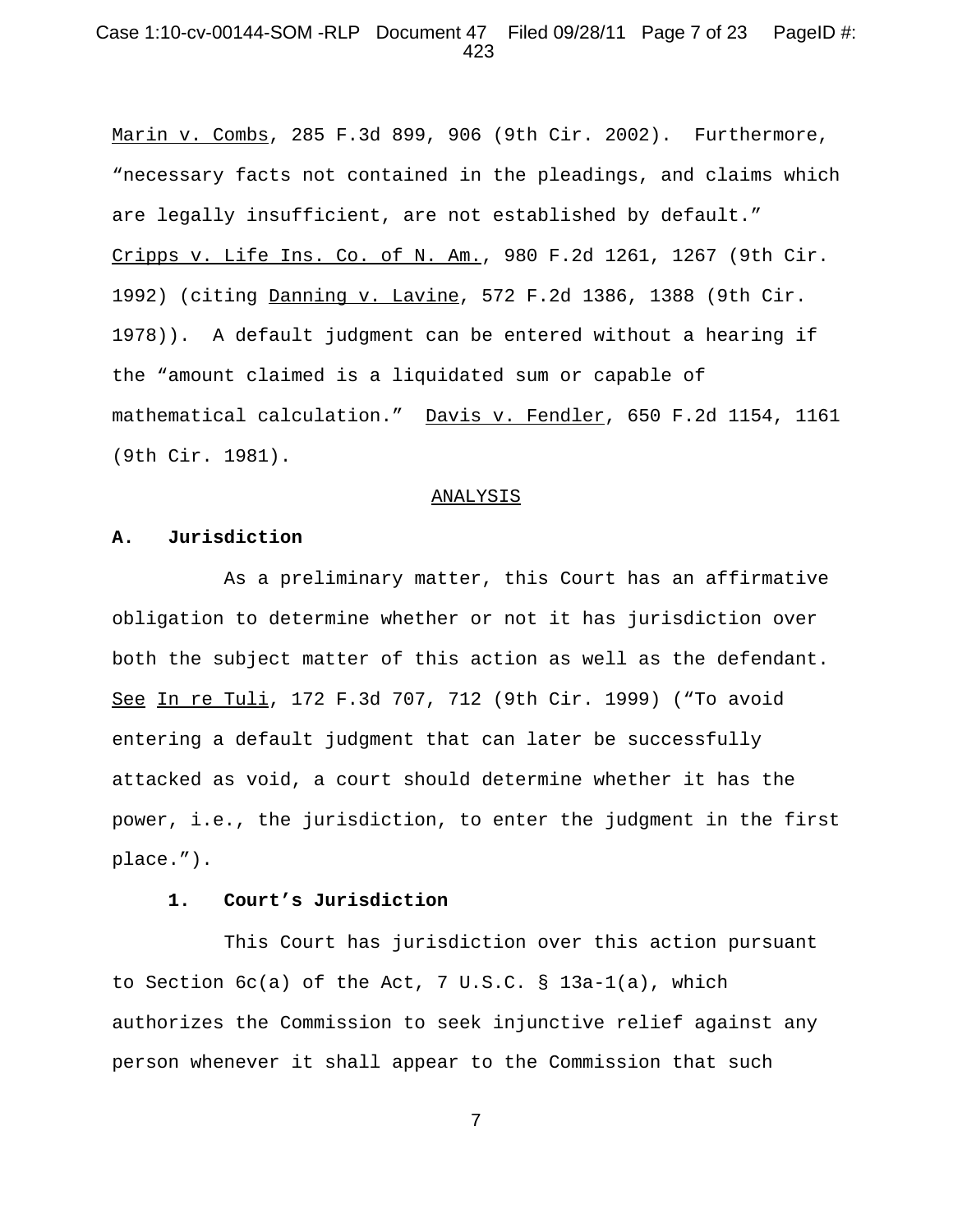### Case 1:10-cv-00144-SOM -RLP Document 47 Filed 09/28/11 Page 8 of 23 PageID #: 424

person has engaged, is engaging, or is about to engage in any act or practice constituting a violation of any provision of the Act or any rule, regulation, or order thereunder. Venue properly lies with this Court pursuant to Section 6c(e) of the Act, 7 U.S.C. § 13a-1(e), in that Cyber transacted business in this District, and certain of the transactions, acts, practices, and courses of business in violation of the Act occurred within this District.

As a result of these transactions, acts, practices, and courses of business by Cyber, this Court also has personal jurisdiction over Cyber. See Pebble Beach Co. v. Caddy, 453 F.3d 1151, 1155 (9th Cir. 2006) (citing Int'l Shoe Co. v. Wash., 326 U.S. 310, 315 (1945)) (holding that due process permits the exercise of personal jurisdiction where a defendant has "minimum contacts" with the forum state such that the assertion of jurisdiction "does not offend traditional notions of fair play and substantial justice").

### **2. Commission's Jurisdiction**

Under Section  $2(c)(2)(C)$  of the Act, as amended by the CRA, 7 U.S.C.  $\S 2(c)(2)(C)$ , the Commission has jurisdiction over defendants' forex transactions if three criteria are met: (1) the transactions are offered or entered into (i) with a person that is not an eligible contract participant and (ii) on a leveraged or margined basis or financed by the offeror, counterparty, or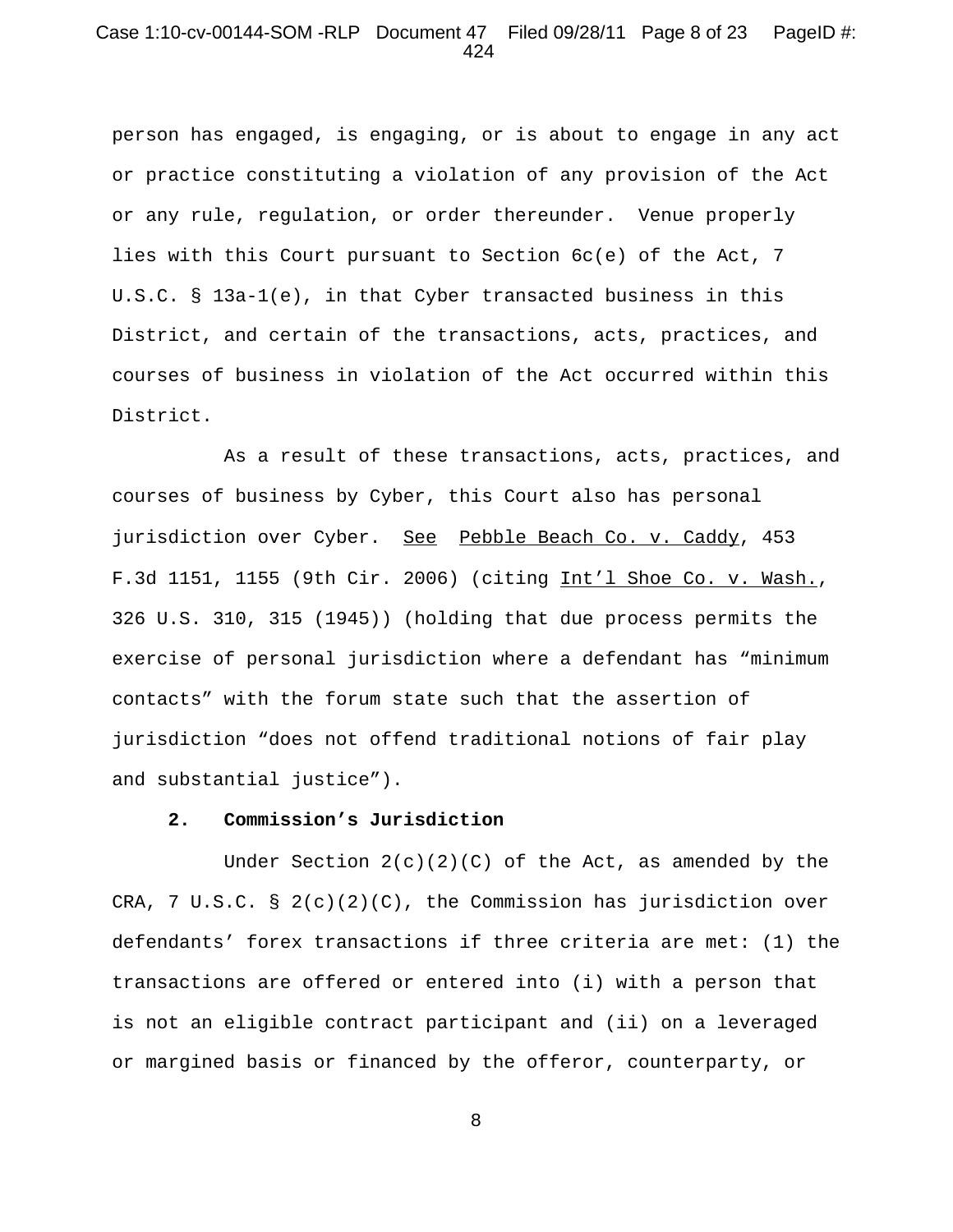### Case 1:10-cv-00144-SOM -RLP Document 47 Filed 09/28/11 Page 9 of 23 PageID #: 425

person acting in concert with either; (2) the transactions do not result in actual delivery within two days or otherwise create an enforceable obligation to make/take delivery in connection with the parties' line of business; and (3) neither the counterparty to the transactions nor the defendants charged pursuant to this section is one of certain enumerated persons. Based on the wellpled allegations contained in the Complaint, the Court finds that all three criteria are met in this case.

#### **B.** *Eitel* **Factors**

Following a determination that jurisdiction is proper, the Court must consider whether default judgment is appropriate under the Eitel factors outlined above. The Court will address each factor in turn.

#### **1. Factor One: The Possibility of Prejudice to Plaintiff**

The first factor set forth by the Ninth Circuit in Eitel considers whether the plaintiff would suffer prejudice if default judgment is not entered. See PepsiCo, Inc. v. Cal. Sec. Cans, 238 F. Supp. 2d 1172, 1177 (C.D. Cal. 2002). Here, absent entry of default judgment, Plaintiff would be without another recourse for recovery against Cyber. Accordingly, the first **Eitel** factor favors the entry of default judgment.

## **2. Factors Two and Three: Merits of Plaintiff's Substantive Claims and Sufficiency of the Complaint**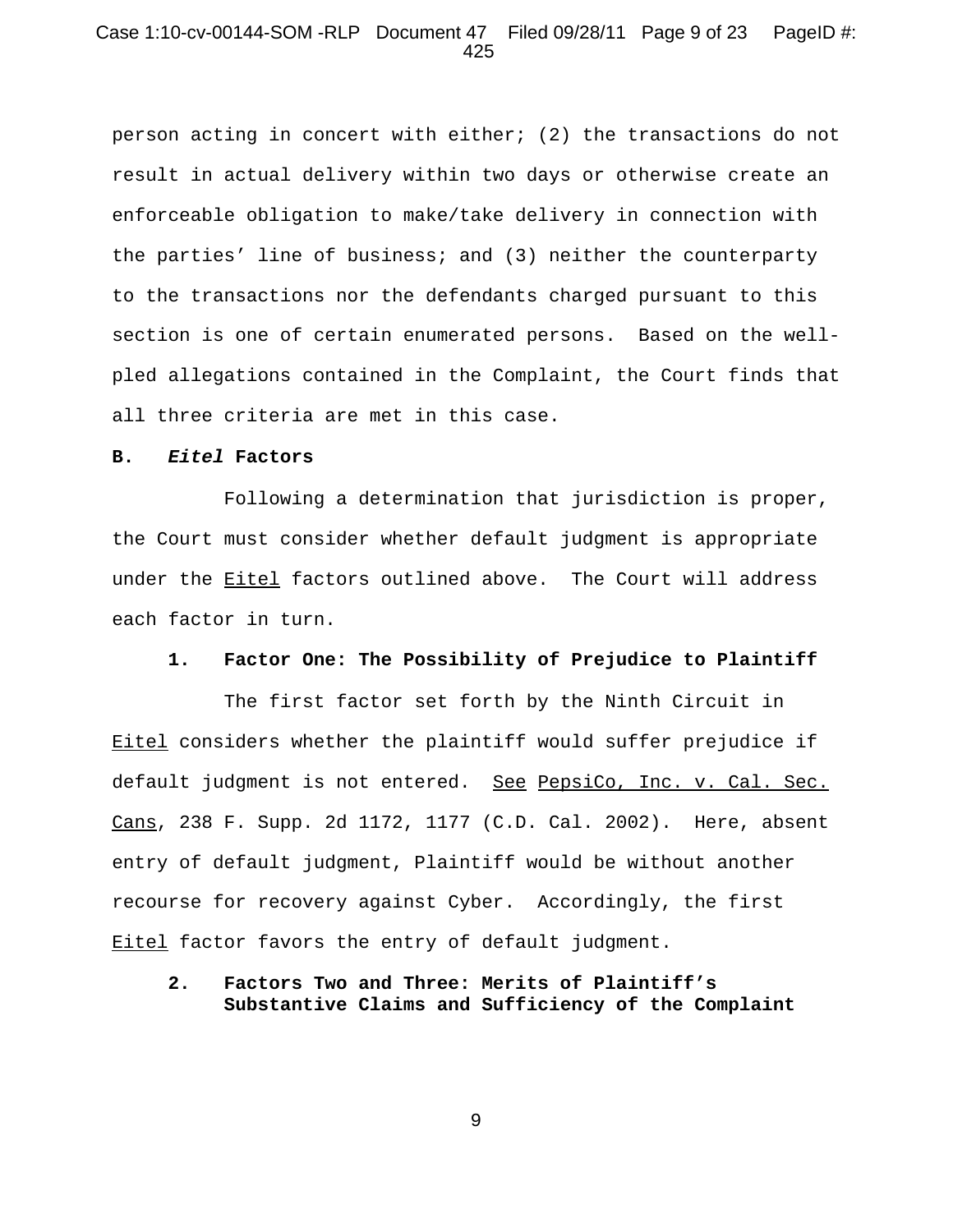# Case 1:10-cv-00144-SOM -RLP Document 47 Filed 09/28/11 Page 10 of 23 PageID #: 426

The Court considers the merits of Plaintiff's substantive claims and the sufficiency of the Complaint together because of the relatedness of the two inquiries. For these factors, the Court must determine whether the allegations in the Complaint are sufficient to state a claim that supports the relief sought. Danning, 572 F.2d at 1388.

In its Complaint, the Commission asserts one count against Cyber: violations of Sections  $4b(a)(2)(A)-(C)$  of the Act, as amended by the CRA, 7 U.S.C.  $\S$  6b(a)(2)(A)-(C). These sections make it unlawful

> for any person, in or in connection with any order to make, or the making of, any contract of sale of any commodity for future delivery, or other agreement, contract, or transaction subject to paragraphs (1) and (2) of section 5a(g), that is made, or to be made, for or on behalf of, or with, any other person, other than on or subject to the rules of a designated contract market – (A) to cheat or defraud or attempt to cheat or defraud the other person; (B) willfully to make or cause to be made to the other person any false report or statement or willfully to enter or cause to be entered for the other person any false record; [or] (C) willfully to deceive or attempt to deceive the other person by any means whatsoever in regard to any order or contract or the disposition or execution of any order or contract, or in regard to any act of agency performed, with respect to any order or contract for or, in the case of paragraph (2), with the other person.

Section  $4b(a)(2)(A)-(C)$  of the Act, as amended by the CRA, applies to Defendants' forex transactions, agreements or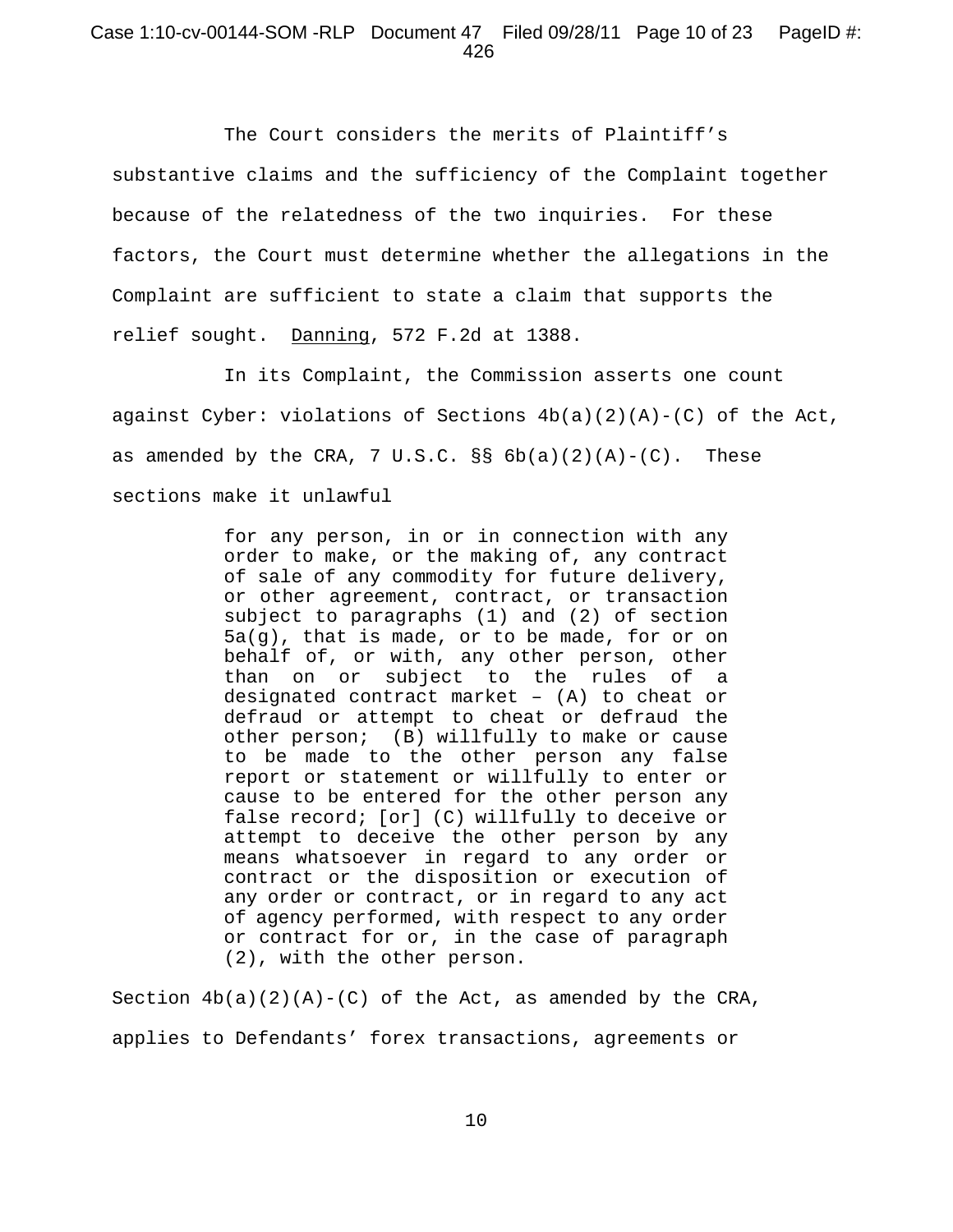# Case 1:10-cv-00144-SOM -RLP Document 47 Filed 09/28/11 Page 11 of 23 PageID #: 427

contracts pursuant to Section  $2(c)(2)(c)(iv)$  of the Act, as amended by the CRA, to be codified at 7 U.S.C.  $\S 2(c)(2)(C)(iv)$ .

By the conduct described in the Complaint, Cyber cheated or defrauded or attempted to cheat or defraud other persons and willfully deceived or attempted to deceive other persons in connection with the offering of, or entering into the margined or leveraged foreign currency transactions alleged herein, for or on behalf of such persons, by: 1) fraudulently soliciting prospective and existing clients; 2) making material misrepresentations and omissions, including but not limited to, promising weekly and/or monthly returns of from 4 to 10% knowing that it lacked the funds to make these payments, falsely representing to clients that these returns were based on profitable forex trading, failing to inform clients that their returns were paid from the client's own funds and/or the funds deposited by other clients, falsely claiming that Defendants had not lost money trading forex in seven years, and failing to adequately disclose the risks of trading forex; and 3) by knowingly providing clients fraudulent statements that misrepresented the balance of clients' funds. Accordingly, by these actions, Cyber violated Section  $4b(a)(2)(A)-(C)$  of the Act, as amended by the CRA,  $7 \text{ U.S.C. }$  §  $6b(a)(2)(A)-(C)$ .

Defendants engaged in the acts and practices described above knowingly, willfully and/or with reckless disregard for the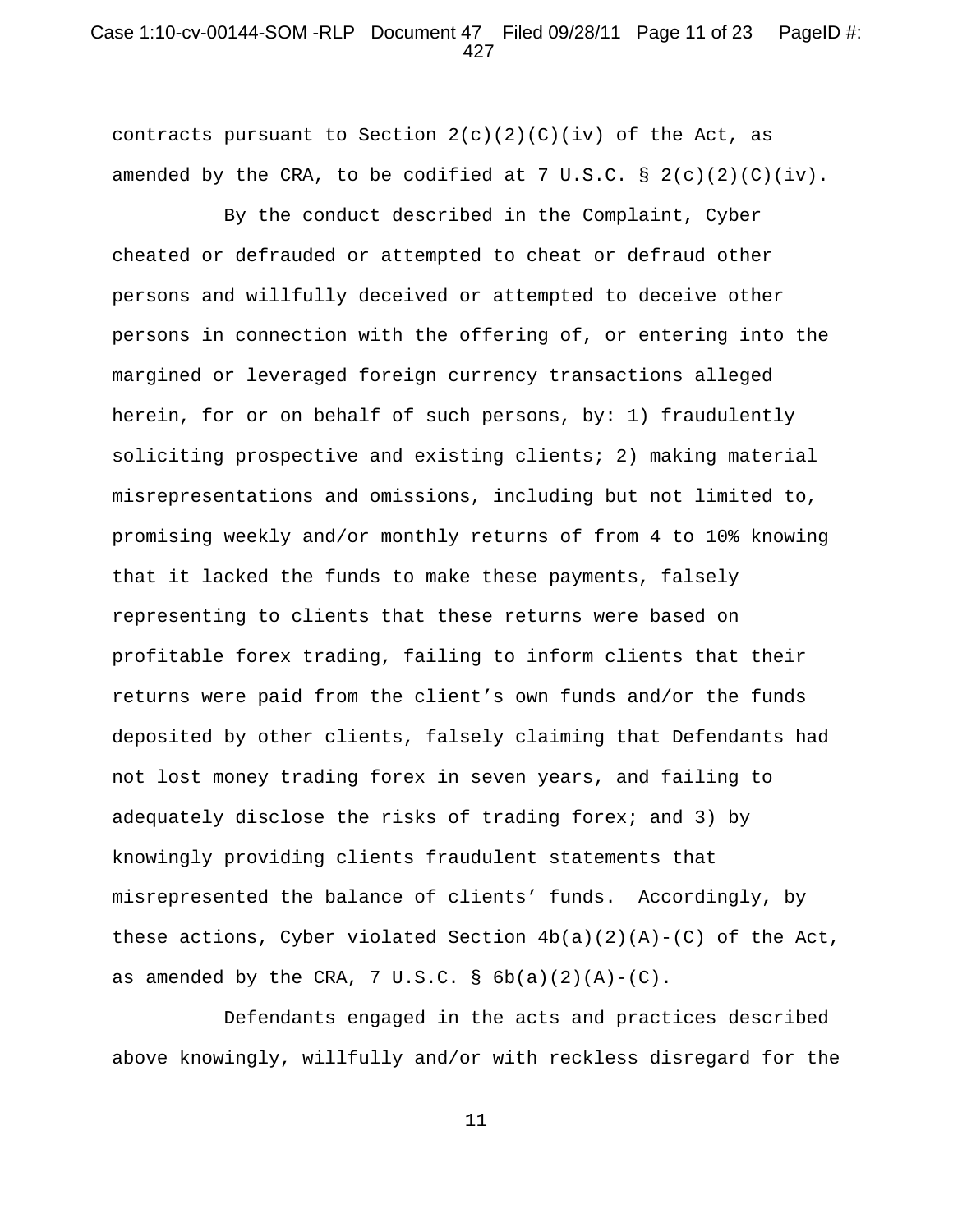### Case 1:10-cv-00144-SOM -RLP Document 47 Filed 09/28/11 Page 12 of 23 PageID #: 428

truth. Rakotonanahary was acting as an agent of Cyber when he violated the Act, and, therefore, Cyber, as Rakotonanahary's principal, is liable for Rakotonanahary's acts constituting violations of the Act pursuant to Section 2(a)(1)(B) of the Act, 7 U.S.C. § 2(a)(1)(B) (2006), and Commission Regulation 1.2, 17 C.F.R. § 1.2 (2009), which impose liability on principals for the acts, omissions, and failures of their agents acting within the scope of their agency. Therefore, the Court finds that the second and third Eitel factors favor the entry of default judgment as to the sole count of Plaintiff's Complaint.

#### **3. Factor Four: Sum of Money at Stake**

Under the fourth Eitel factor, "the court must consider the amount of money at stake in relation to the seriousness of Defendant's conduct." PepsiCo, Inc., 238 F. Supp. 2d at 1177. In this case, in addition to injunctive relief, Plaintiff seeks a significant amount of damages, i.e., a \$500,000 civil monetary penalty. However, Plaintiff's damages request is tailored to the amount of specific misappropriated gains by Rakotonanahary, the principal of Cyber. Under these circumstances, the Court concludes that this factor favors the entry of default judgment.

# **4. Factor Five: Possibility of Dispute Concerning Material Facts**

As to the fifth Eitel factor, as previously stated, upon entry of default, the well-pled factual allegations of the complaint, except those relating to the amount of damages, will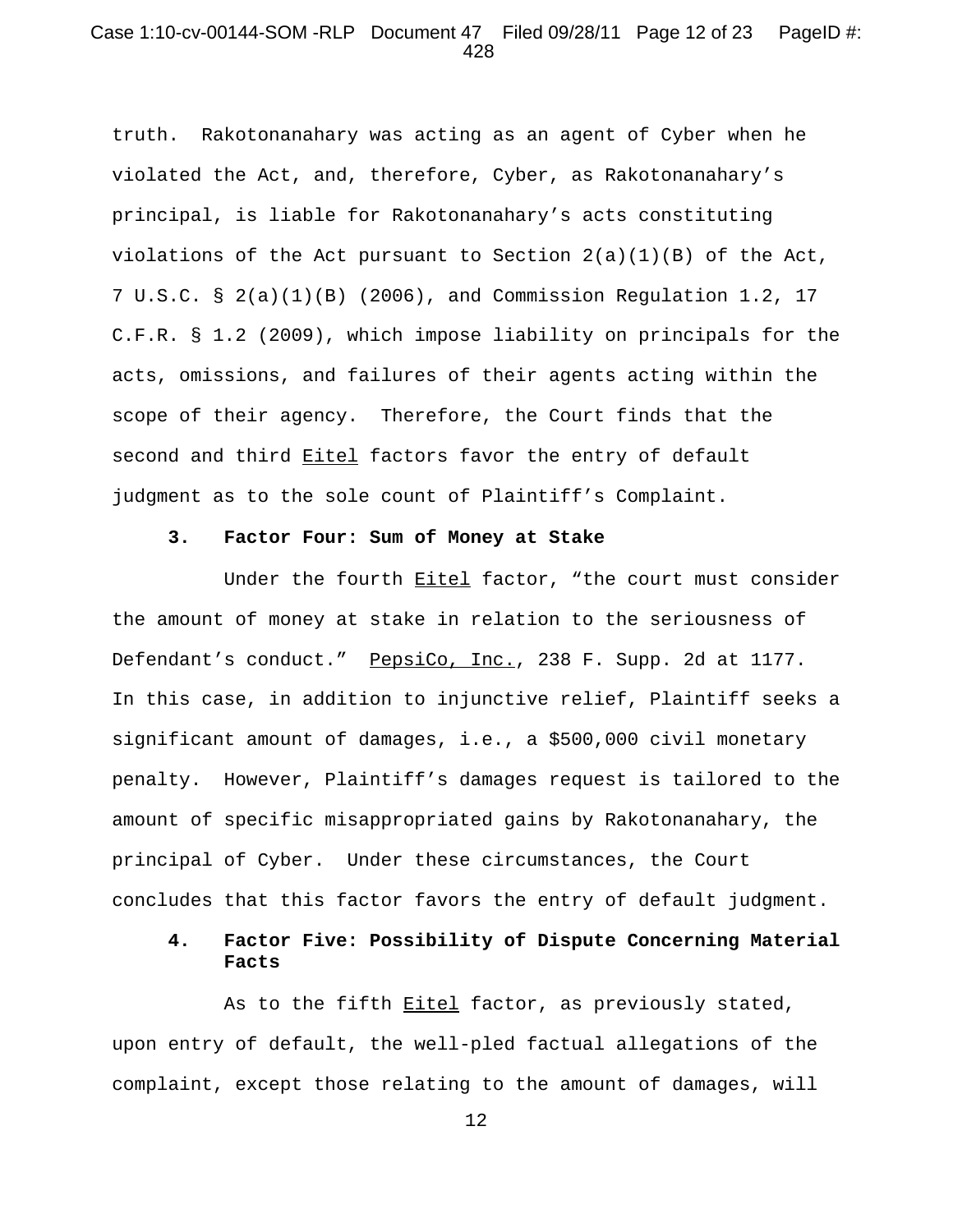## Case 1:10-cv-00144-SOM -RLP Document 47 Filed 09/28/11 Page 13 of 23 PageID #: 429

be taken as true**.** TeleVideo Sys., Inc., 826 F.2d at 917-18. Cyber has been given a fair amount of time to answer the Complaint and deny that it violated Section  $4b(a)(2)(A)-(C)$  of the Act, 7 U.S.C. §§  $6b(a)(2)(A)-(C)$ ; Cyber, however, has not done so. Indeed, Rakotonanahary, the President and Chief Executive Officer of Cyber, pled guilty and admitted his wrongful conduct in a parallel criminal proceeding for the very same conduct alleged in the instant Complaint. Because no dispute has been raised regarding Plaintiff's material factual allegations, the Court finds that this factor favors the entry of default judgment.

## **5. Factor Six: Whether Default was Due to Excusable Neglect**

Upon review of the record, the Court finds that Cyber's default was not the result of excusable neglect. Plaintiff personally served Cyber with copies of the Summons and Complaint in this matter on April 12, 2010, and proof of such service was filed with the Court on April 21, 2010. Cyber received two extensions of time by the Court to file an Answer to the Complaint and was advised that, as a legal entity, it could not represent itself pro se.

Despite ample notice of this lawsuit and Plaintiff's intention to seek a default judgment,<sup>2</sup> Cyber has not appeared in

<sup>2</sup> At a status conference on May 23, 2011, Rakotonanahary was informed by Plaintiff's counsel that Plaintiff intended to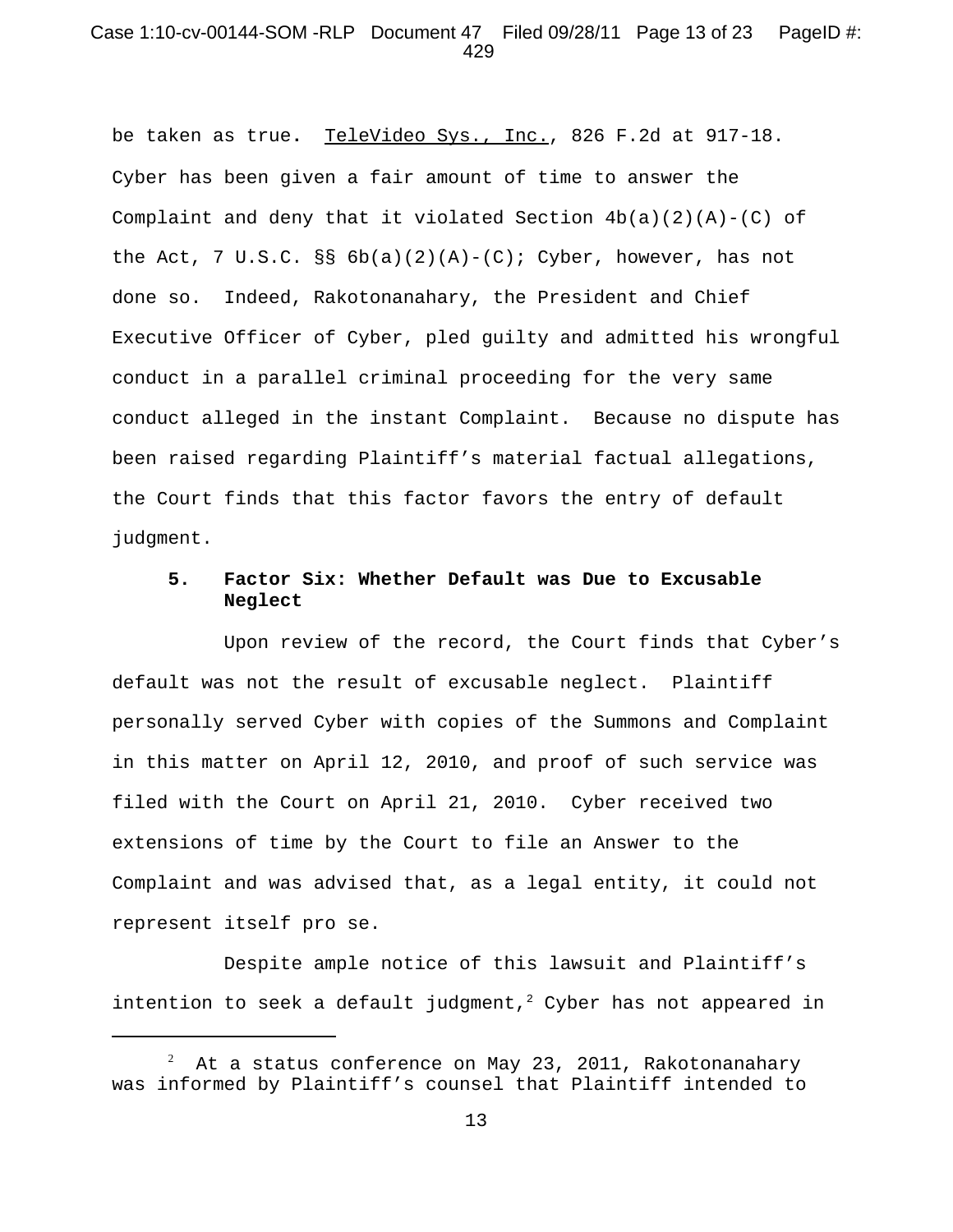# Case 1:10-cv-00144-SOM -RLP Document 47 Filed 09/28/11 Page 14 of 23 PageID #: 430

this matter to date. Thus, the record suggests that Cyber's default was not the result of any excusable neglect, but rather due to Cyber's conscious and willful decision not to defend this action. Consequently, this factor favors the entry of default judgment.

#### **6. Factor Seven: Policy Favoring Decisions on the Merits**

The Court next turns to the seventh and final Eitel factor. Cyber's failure to answer Plaintiff's Complaint makes a decision on the merits impractical, if not impossible. Under FRCP 55, "termination of a case before hearing the merits is allowed whenever a defendant fails to defend an action." PepsiCo., Inc., 238 F. Supp. 2d at 1177; see also Philip Morris USA, Inc. v. Castworld Prods., Inc., 219 F.R.D. 494, 501 (C.D. Cal. 2003) ("the mere existence of Fed. R. Civ. P. 55(b) indicates that the seventh **Eitel** factor is not alone dispositive"). In this present case, Cyber has likewise failed to defend this action and has consequently rendered adjudication on the merits before this Court impracticable, if not impossible. Therefore, the seventh **Eitel** factor does not preclude this Court from entering default judgment against Cyber.

## **7. Totality of** *Eitel* **Factors**

file a motion for default judgment against Cyber. See ECF No. 36.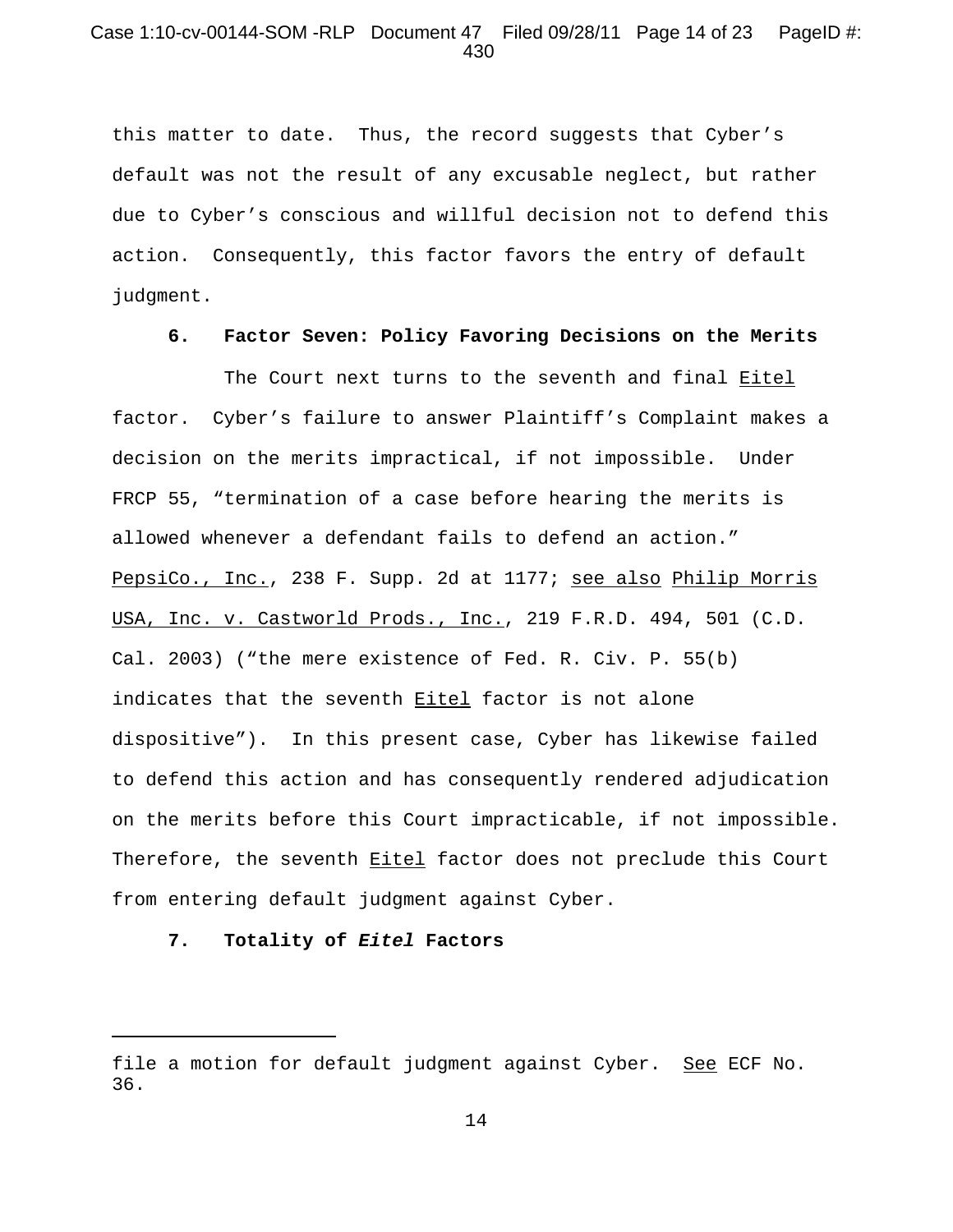# Case 1:10-cv-00144-SOM -RLP Document 47 Filed 09/28/11 Page 15 of 23 PageID #: 431

Upon consideration of the foregoing Eitel factors, the Court finds that, as a whole, these factors weigh in favor of entering default judgment in Plaintiff's favor and against Cyber as to the sole count of the Complaint: violations of Sections  $4b(a)(2)(A)-(C)$  of the Act, as amended by the CRA, 7 U.S.C. §§  $6b(a)(2)(A)-(C)$ .

#### **C. Damages and Relief Sought**

#### **1. Permanent Injunction**

Plaintiff is seeking a permanent injunction enjoining Cyber, its officers, agents, servants, employees, attorneys, and other persons who are in active concert or participation with Cyber from committing future violations of the Act and the Commission's regulations. "Pursuant to section 6c of the Commodity Exchange Act, 7 U.S.C. § 13a-1, the [Commission] is authorized to institute an action seeking injunctive relief whenever it appears that any person 'has engaged, is engaging, or is about to engage in any act or practice constituting a violation of any provision of this Act or any rule, regulation, or order thereunder.'" CFTC v. Hunt, 591 F.2d 1211, 1219 (7th Cir. 1979). Once a violation is demonstrated, the Commission need only show that there is some reasonable likelihood of future violations in order to justify injunctive relief. Id. at 1220.

While past misconduct does not necessarily lead to the conclusion that there is a likelihood of future misconduct, it is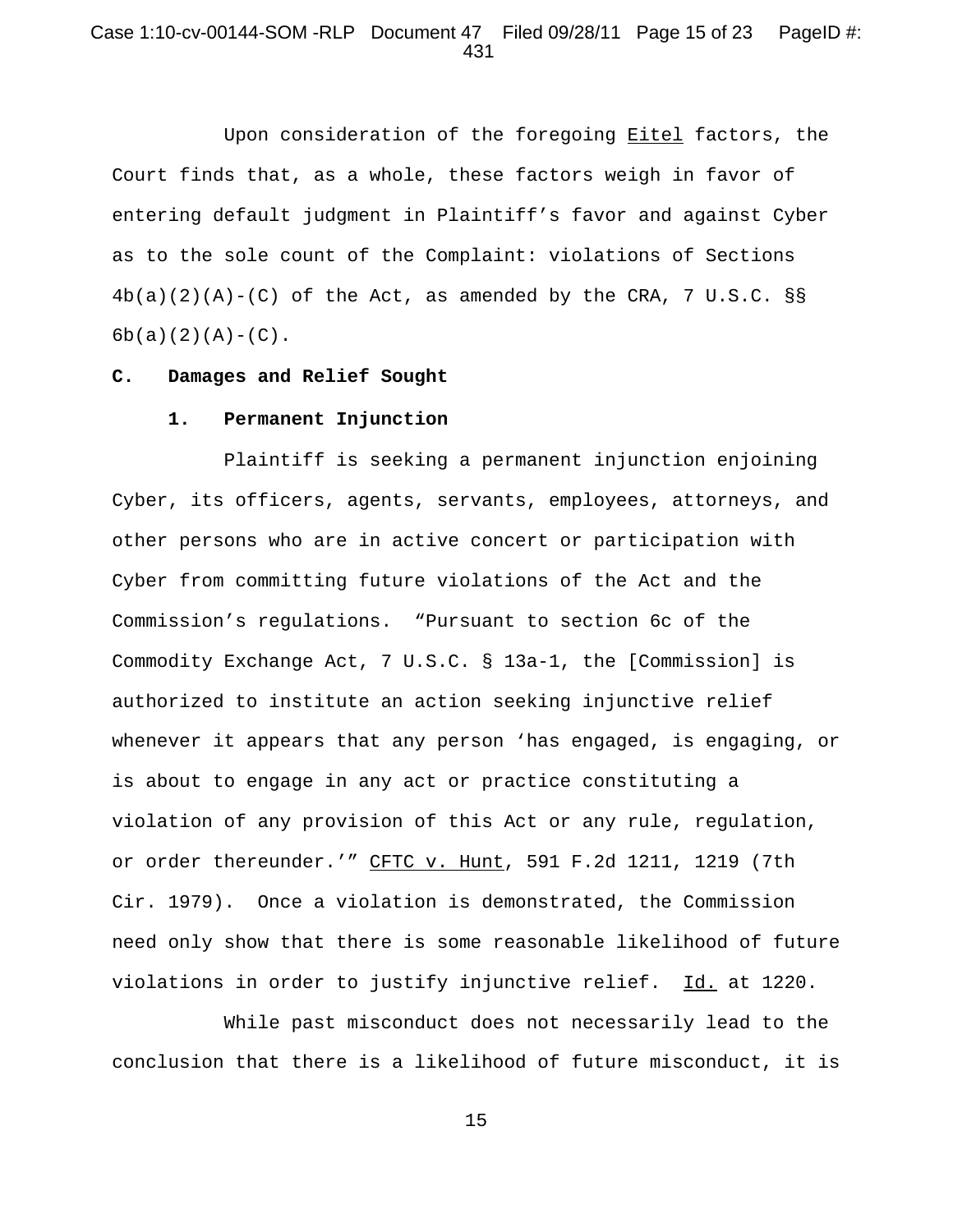## Case 1:10-cv-00144-SOM -RLP Document 47 Filed 09/28/11 Page 16 of 23 PageID #: 432

"highly suggestive of the likelihood of future violations." Id. (quoting SEC v. Mmgt. Dynamics, Inc., 515 F.2d 801, 807 (2d Cir. 1975)). Factors to be considered by the court in making this determination include: "the egregiousness of the defendant's actions, the isolated or recurrent nature of the infraction, the degree of scienter involved, the sincerity of the defendant's assurances against future violations, the defendant's recognition of the wrongful nature of his conduct, and the likelihood that the defendant's occupation will present opportunities for future violations." SEC v. Ginsburg, 362 F.3d 1292 (11th Cir. 2004) (citations omitted).

Here, Plaintiff alleges that Cyber, both directly and through its agent Rakotonanahary, engaged in a systematic pattern of questionable conduct by participating in a scheme to defraud investors. In support of the imposition of a permanent injunction, Plaintiff points primarily to Rakotonanahary's guilty plea in the parallel criminal proceeding. In the plea proceedings, Rakotonanahary admitted that he owned and controlled Cyber and that he used Cyber to fraudulently solicit investors to invest their funds with Cyber in order to buy and sell forex contracts. See Tr. Proceedings, ECF No. 44-7, at 35-42. Rakotonanahary further admitted that instead of investing those funds as promised, he defrauded investors by making false representations to investors, misappropriating funds, and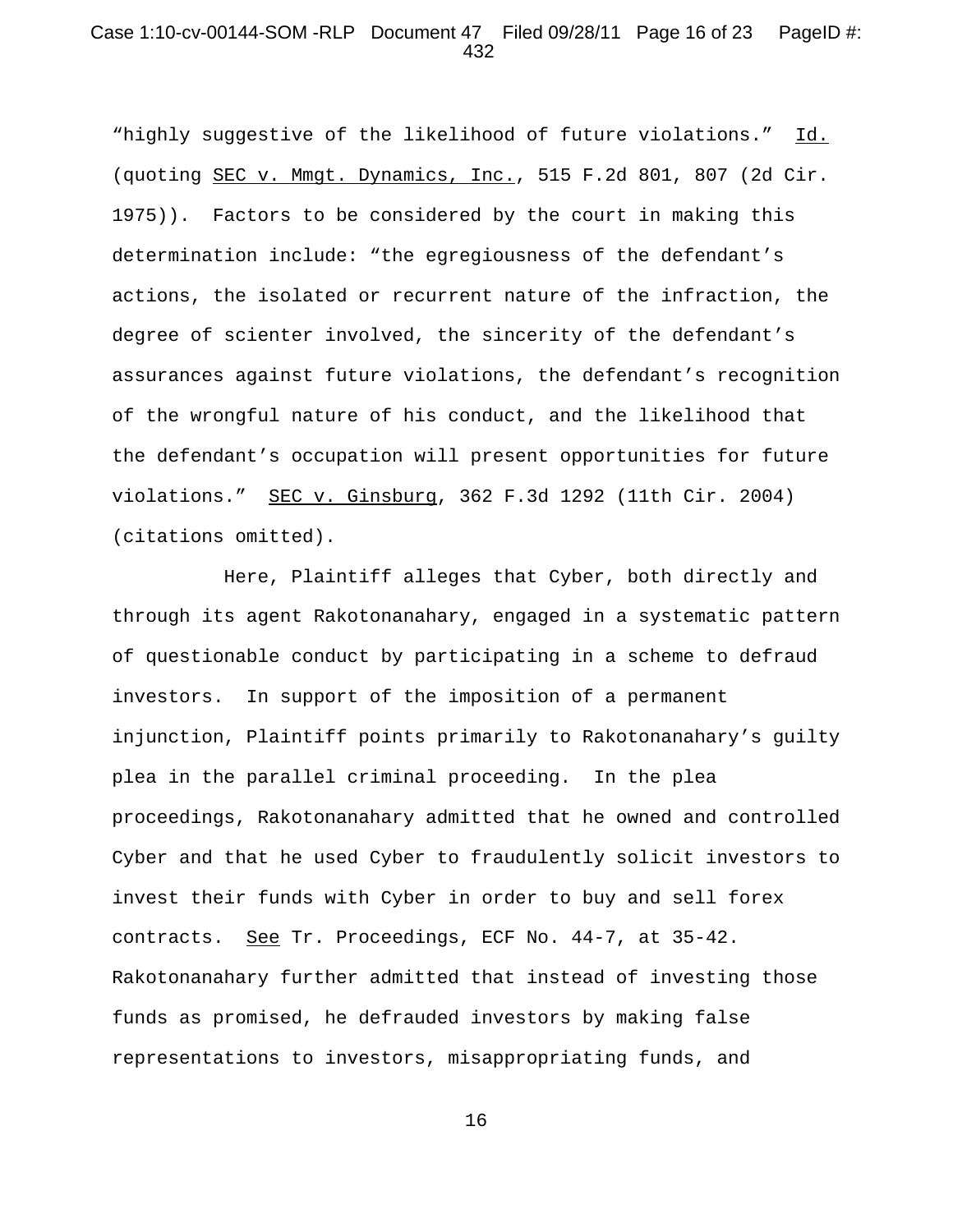## Case 1:10-cv-00144-SOM -RLP Document 47 Filed 09/28/11 Page 17 of 23 PageID #: 433

distributing false statements. See id. Additionally, there is no evidence before the Court that Cyber has made assurances against future violations. Accordingly, the Court finds and recommends that Cyber be permanently enjoined from committing any future violations of the Act or of the Commission's regulations, either directly or indirectly.

### **2. Civil Monetary Penalty**

Plaintiff also seeks the imposition of a civil monetary penalty against Cyber. Section  $6c(d)(1)$  of the Act, 7 U.S.C. §  $13a-1(d)(1)$ , permits the district court to impose on a person who is found to have violated the Act, a civil monetary penalty of not more than the greater of \$100,000 or triple the monetary gain to the person for each violation.

Specifically, Plaintiff requests a civil monetary penalty in the amount of \$500,000 plus post-judgment interest, which is the amount Rakotonanahary agreed to pay to the Commission as a civil monetary penalty in the Consent Order of Permanent Injunction and Other Equitable Relief Against Defendant Rakotonanahary, filed on July 1, 2011. See ECF No. 42, at 18. Indeed, Philip D. Rix, a Futures Trading Investigator of the Commission, analyzed all relevant bank and trading records gathered during the Commission's investigation of Rakotonanahary and Cyber, and concluded that Rakotonanahary misappropriated Cyber client funds by, in part, using such funds for personal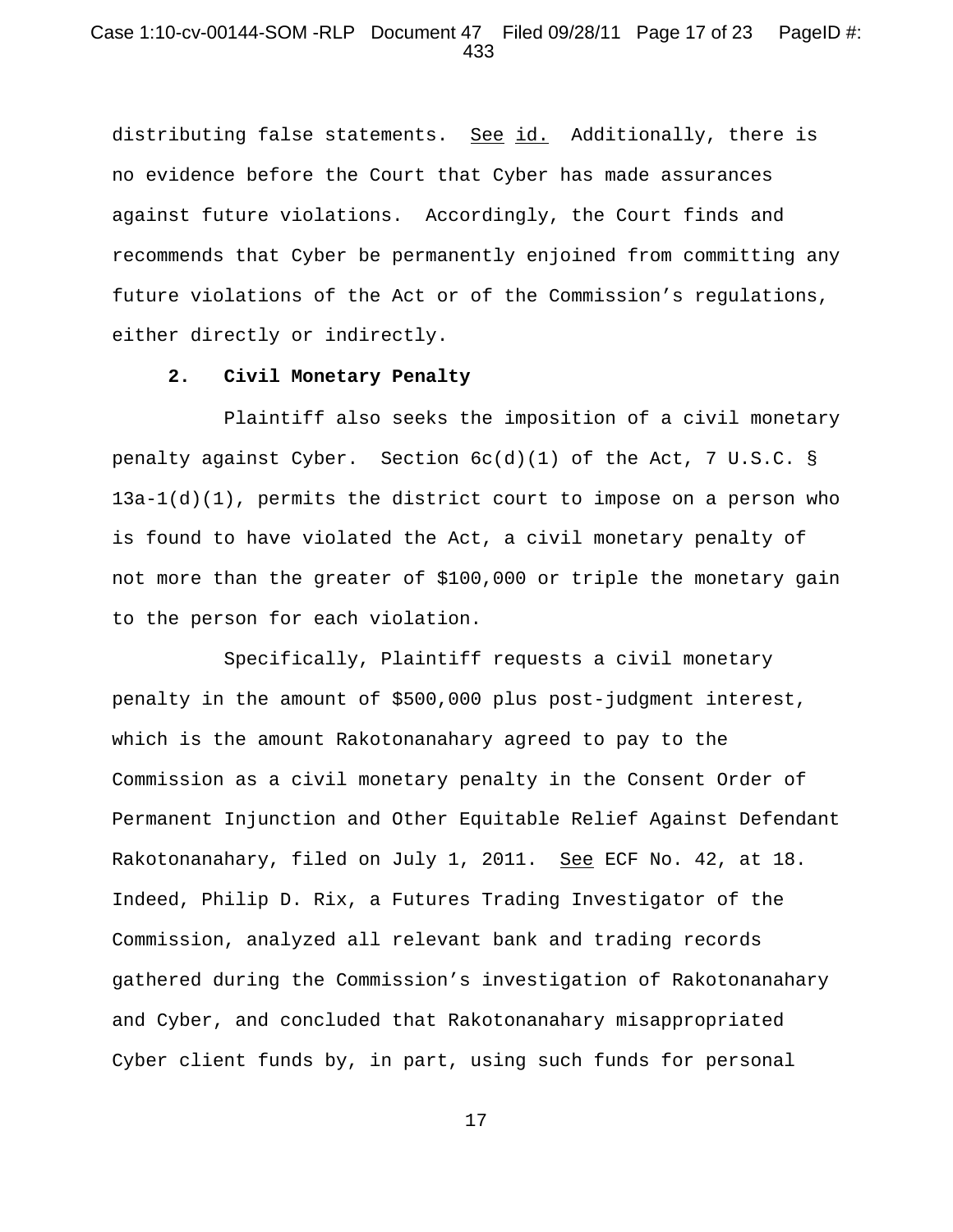## Case 1:10-cv-00144-SOM -RLP Document 47 Filed 09/28/11 Page 18 of 23 PageID #: 434

expenses without clients' authorization to do so. See Rix Decl., ECF No. 44-2, ¶ 9. Mr. Rix further determined that Rakotonanahary withdrew funds from Cyber's bank account totaling approximately \$472,970, which were then used for his own purposes. See id. Based on this evidence and pursuant to section  $6c(d)(1)$  of the Act, 7 U.S.C. § 13a-1(d)(1), the Court finds and recommends that a civil monetary penalty in the amount of \$500,000 be assessed against Cyber.

#### CONCLUSION

In accordance with the foregoing, the Court FINDS and RECOMMENDS that Plaintiff's Motion for Entry of Judgment by Default and Relief Including a Permanent Injunction, Civil Monetary Penalty and Other Equitable Relief Against Defendant Cyber Market Group, LLC, filed July 26, 2011, be GRANTED as follows:

### **A. Permanent Injunction**

1. Cyber, its officers, agents, servants, employees, attorneys, and other persons who are in active concert or participation with Cyber are permanently restrained, enjoined and prohibited from, directly or indirectly, in or in connection with any order to make, or the making of, any contract of sale of any commodity for future delivery, or swap, that is made, or to be made, for or on behalf of, or with, any other person, other than on or subject to the rules of a designated contract market – (A)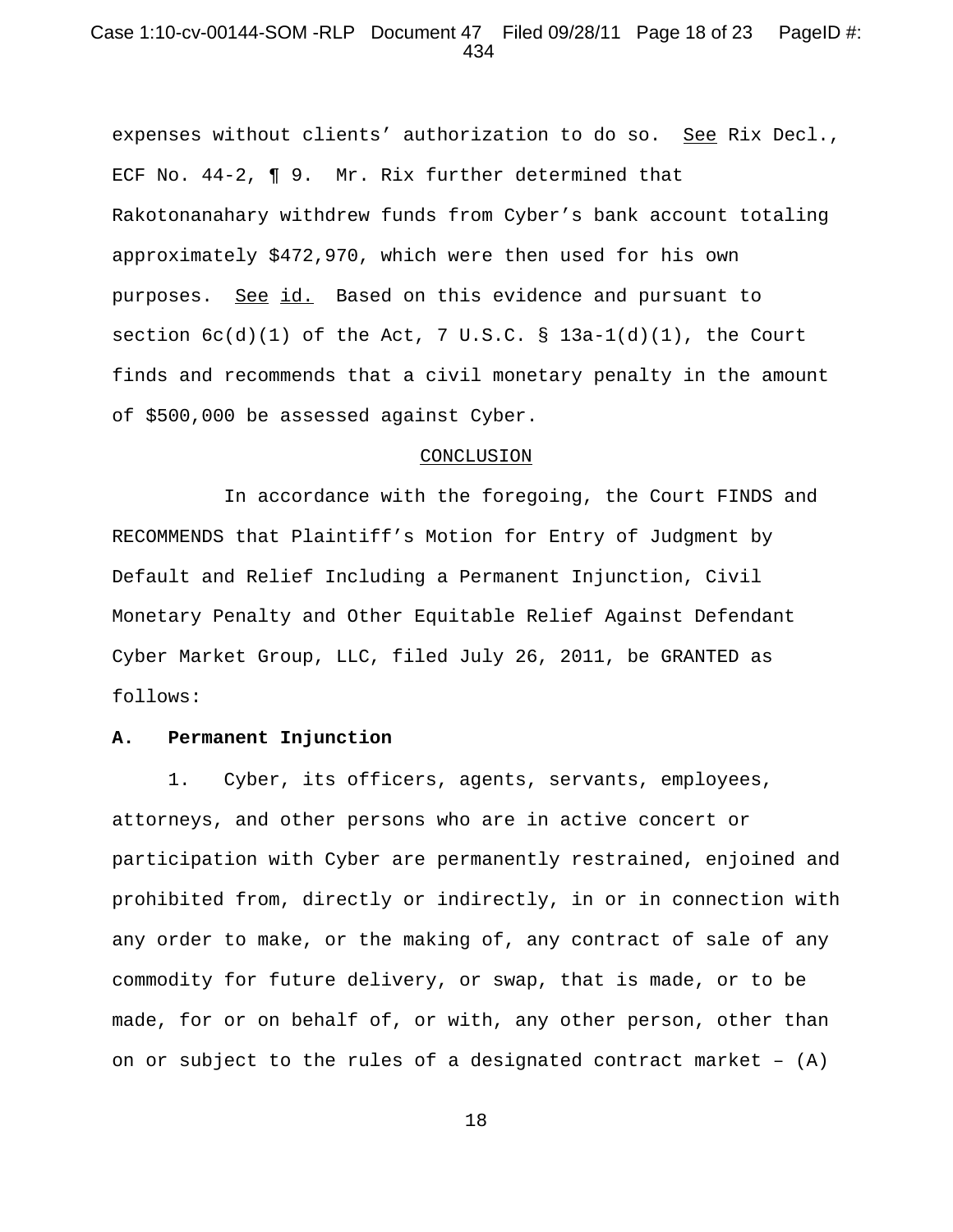# Case 1:10-cv-00144-SOM -RLP Document 47 Filed 09/28/11 Page 19 of 23 PageID #: 435

cheating or defrauding or attempting to cheat or defraud the other person; (B) willfully making or causing to be made to the other person any false report or statement or willfully entering or causing to be entered for the other person any false record; or (C) willfully deceiving or attempting to deceive the other person by any means whatsoever in regard to any order or contract or the disposition or execution of any order or contract, or in regard to any act of agency performed, with respect to any order or contract for or with the other person in violation of Section  $4b(a)(2)(A)-(C)$  of the Act, as amended by the CRA and the Dodd-Frank Wall Street Reform and Consumer Protection Act of 2010, Pub. L. No. 111-203, Title VII (the Wall Street Transparency and Accountability Act of 2010), §§701-774, 124 Stat. 1376 (enacted July 21, 2010), to be codified at 7 U.S.C. §  $6b(a)(2)(A)-(C)$ .

2. Cyber, its officers, agents, servants, employees, attorneys, and other persons who are in active concert or participation with Cyber, are further permanently restrained, enjoined and prohibited from, directly or indirectly:

- a) trading on or subject to the rules of any registered entity, as that term is defined in Section 1a of the Act, as amended, to be codified at 7 U.S.C. § 1a;
- b) applying for registration or claiming an exemption from registration with the Commission in any capacity, and from engaging in any activity requiring such registration or exemption from registration with the Commission, except as provided for in Regulation 4.14(a)(9), 17 C.F.R.  $$4.14(a)(9)(2011);$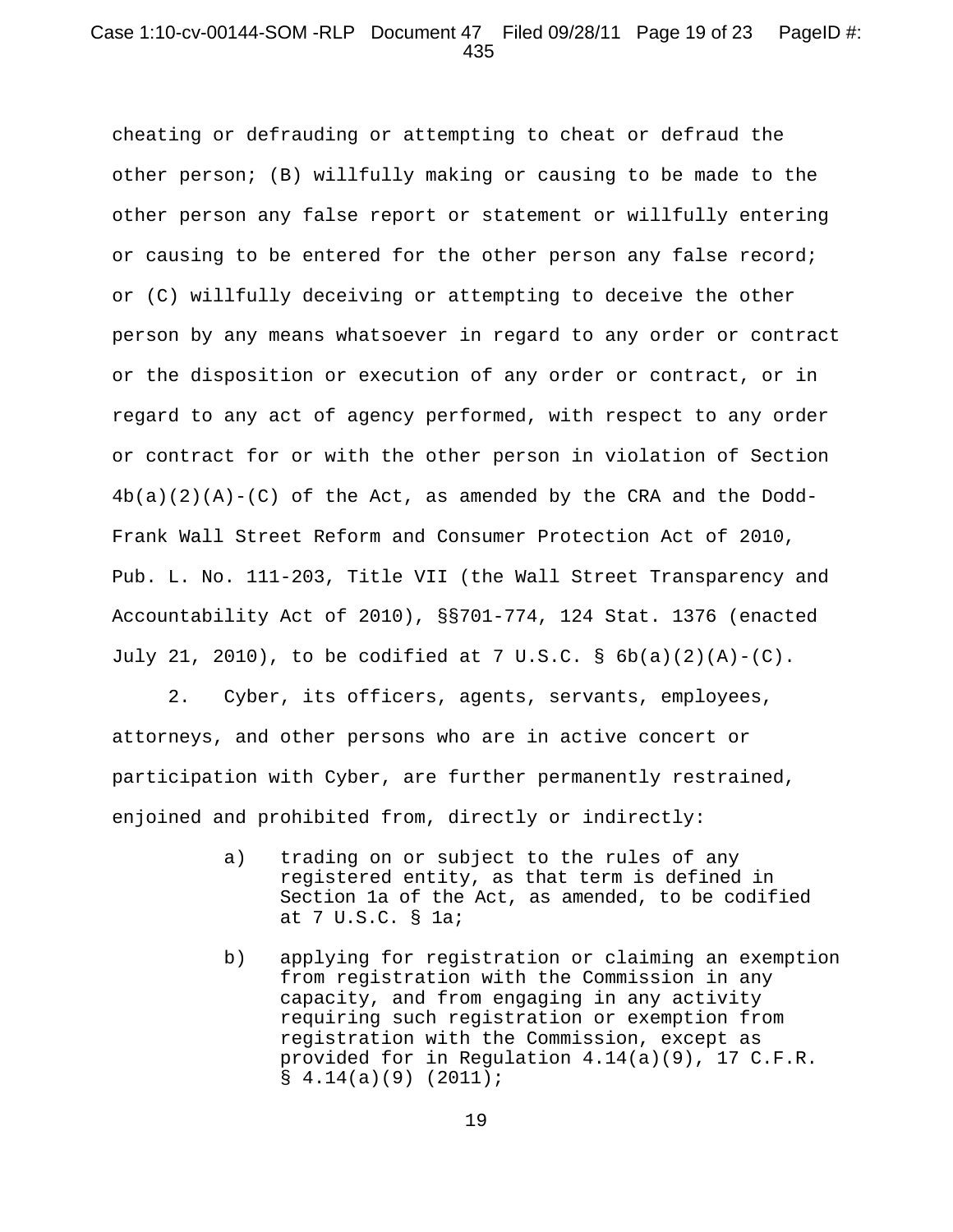- c) acting as a principal (as that term is defined in Regulation 3.1(a), 17 C.F.R. § 3.1(a) (2011)), agent, officer or employee of any person (as that term is defined in Section 1a of the Act, as amended, to be codified at 7 U.S.C. § 1a) registered, required to be registered, or exempted from registration with the Commission, except as provided for in Regulation 4.14(a)(9), 17 C.F.R  $\{9\}$   $(2011)$ ;
- d) entering into any transactions involving commodity futures, options on commodity futures, commodity options (as that term is defined in Regulation 32.1(b)(1)) ("commodity options"), and/or forex currency (as described in Sections 2(c)(2)(B) and  $2(c)(2)(c)(i)$  of the Act, as amended, to be codified at 7 U.S.C.  $\S$  2(c)(2)(B) and 2(c)(2)(C)(i)) ("forex contracts") for its own personal account or for any account in which it has a direct or indirect interest;
- e) having any commodity futures, options on commodity futures, commodity options, and/or forex contracts traded on its behalf;
- f) controlling or directing the trading for or on behalf of any other person or entity, whether by power of attorney or otherwise, in any account involving commodity futures, options on commodity futures, commodity options, and/or forex contracts; and/or
- g) soliciting, receiving, or accepting any funds from any person for purposes of purchasing or selling any commodity futures, options on commodity futures, commodity options, and/or forex contracts.

3. The injunctive provisions of this Order shall be binding upon Cyber, upon any person who acts in the capacity of officer, agent, servant, employee, attorney, successor and/or assign of Cyber and upon any person who receives actual notice of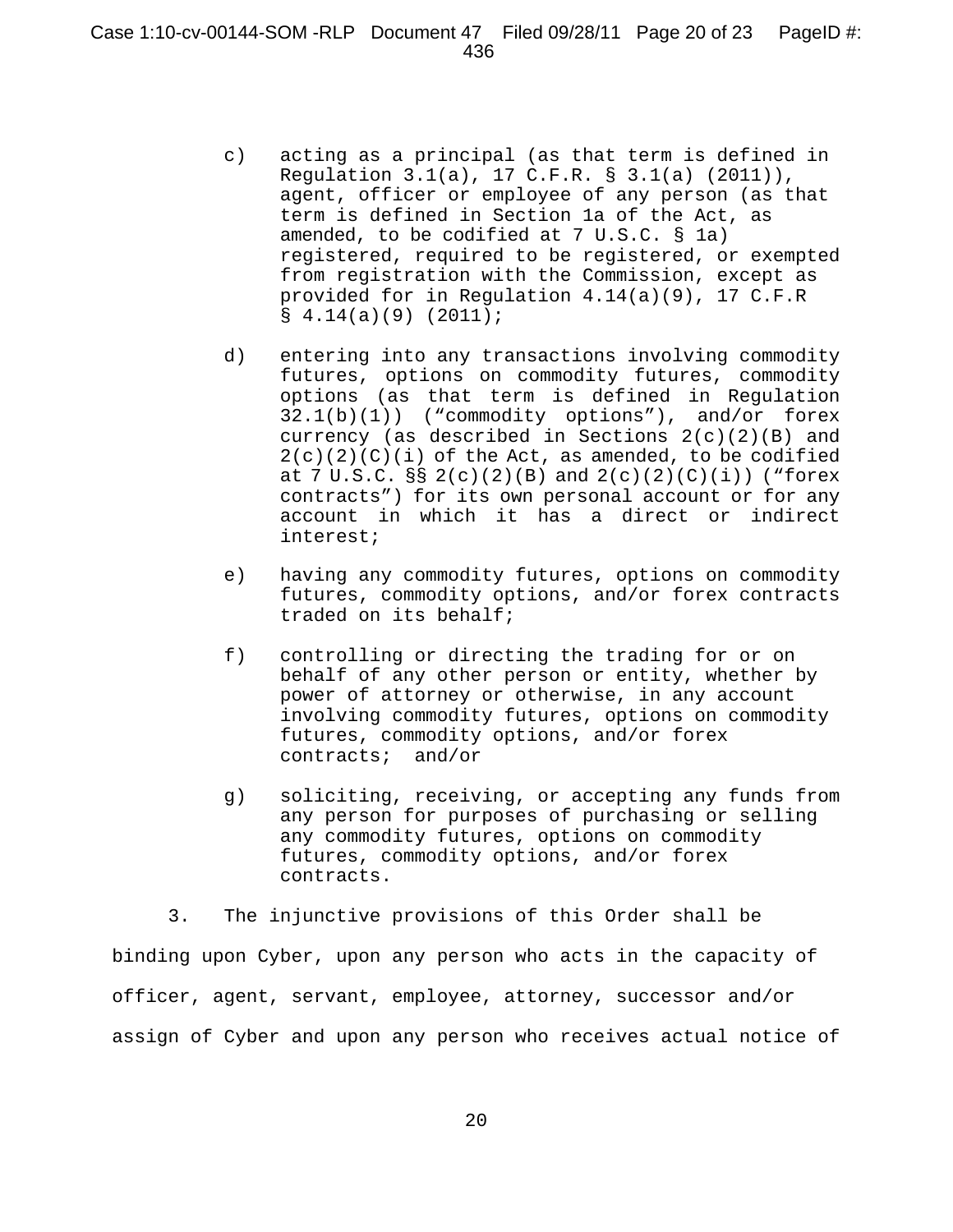## Case 1:10-cv-00144-SOM -RLP Document 47 Filed 09/28/11 Page 21 of 23 PageID #: 437

this Order, by personal service or otherwise, insofar as he or she is acting in active concert or participation with Cyber.

#### **B. Civil Monetary Penalty**

1. Cyber shall pay to the Commission a civil monetary penalty ("CMP") in the amount of \$500,000 plus post-judgment interest. Post-judgment interest shall accrue on the CMP beginning on the date of entry of this Order and shall be determined by using the Treasury Bill rate prevailing on the date of entry of this Order pursuant to 28 U.S.C. § 1961.

2. Cyber shall pay its CMP by electronic funds transfer, U.S. postal money order, certified check, bank cashier's check, or bank money order. If payment is to be made other than by electronic funds transfer, the payment shall be made payable to the Commodity Futures Trading Commission and sent to the address below:

> Commodity Futures Trading Commission Division of Enforcement Attn: Linda Zurhorst – AMZ-341 DOT/FAA/MMAC 6500 S. MacArthur Blvd. Oklahoma City, OK 73169 (405) 954-5644

If payment is to be made by electronic funds transfer, Cyber shall contact Linda Zurhorst or her successor at the above address to receive payment instructions and shall fully comply with those instructions. Cyber shall accompany payment of its CMP with a cover letter that identifies Cyber and the name and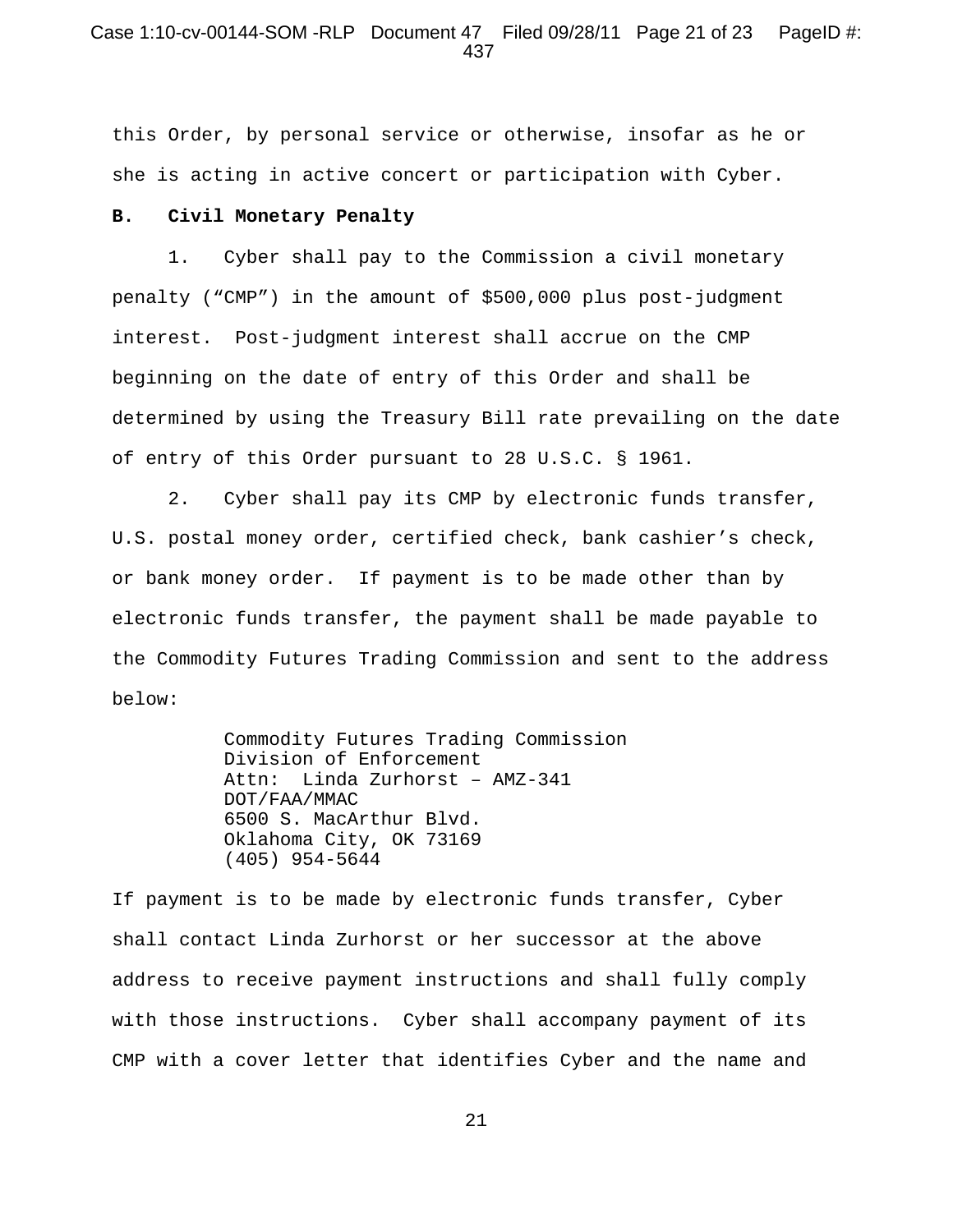## Case 1:10-cv-00144-SOM -RLP Document 47 Filed 09/28/11 Page 22 of 23 PageID #: 438

docket number of this proceeding. Cyber shall simultaneously transmit copies of the cover letter and the form of payment to: (a) the Director, Division of Enforcement, Commodity Futures Trading Commission, Three Lafayette Centre, 1151 21st Street, NW, Washington, DC 20581; and (b) the Chief, Office of Cooperative Enforcement, Division of Enforcement, at the same address.

3. Any acceptance by the Commission of partial payment from Cyber of its CMP shall not be deemed a waiver of Cyber's obligation to make further payments pursuant to this Order, or a waiver of the Commission's right to seek to compel payment from Cyber of any remaining balance.

4. The equitable relief provisions of this Order shall be binding upon Cyber and any person who is acting in the capacity of officer, agent, servant, employee, or attorney of Cyber, and any person acting in active concert or participation with Cyber who receives actual notice of this Order by personal service or otherwise.

#### **C. Service of Findings and Recommendation and Notices**

1. Copies of this Order shall be served and all notices required to be given by any provision in this Order shall be sent certified mail, return receipt requested, as follows:

> Notice to Commission: Division of Enforcement U.S. Commodity Futures Trading Commission 140 Broadway, 19<sup>th</sup> Floor New York, NY 10005